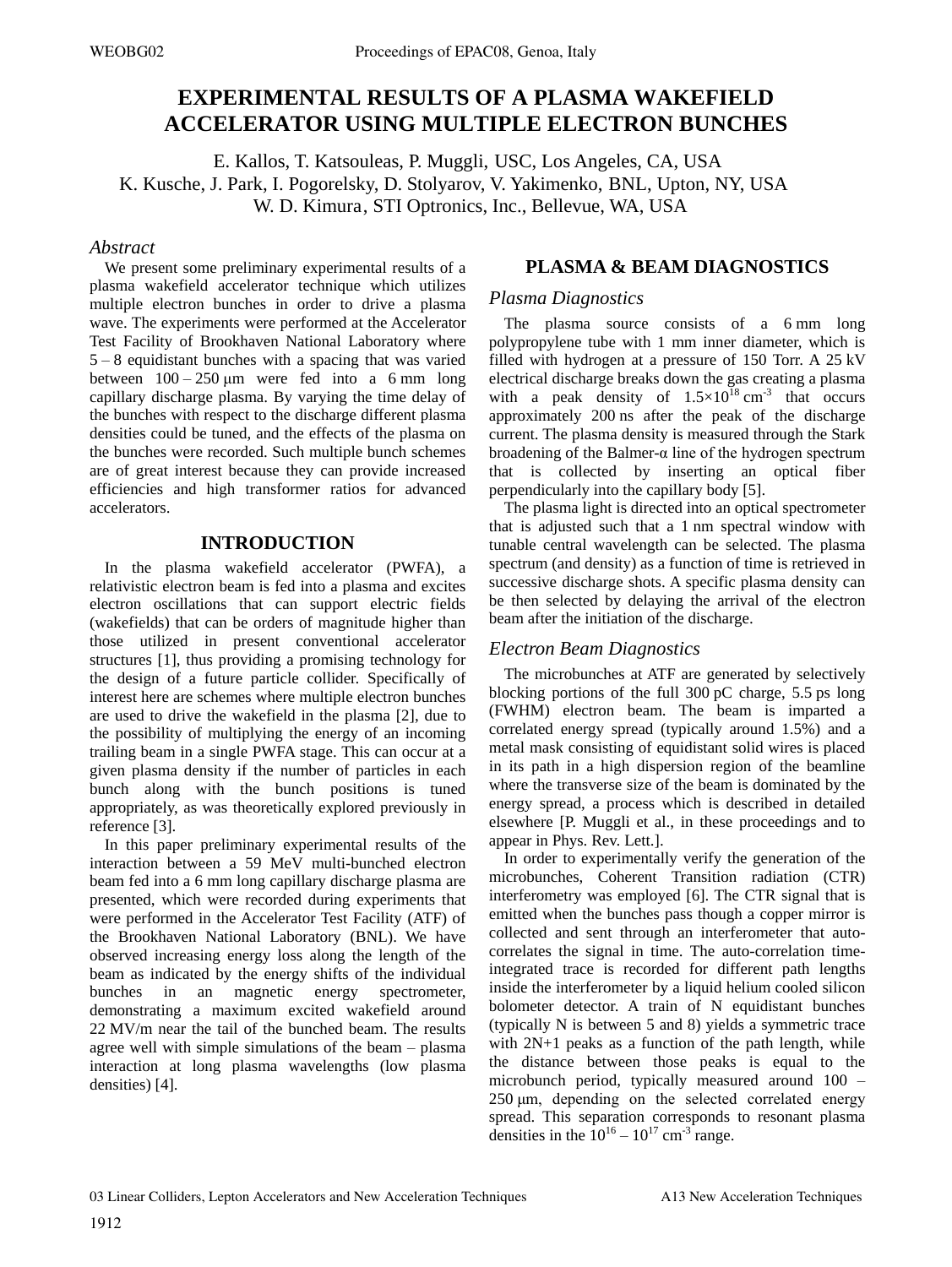

Figure 1: Plasma wakefield amplitude response as a function of the plasma density for a bunched and nonbunched longitudinally square beam. The bunches are separated by one resonant plasma wavelength  $(250 \mu m)$ and their width is half a plasma wavelength.

#### **SIMULATIONS**

The predicted plasma wakefield response as a function of the plasma density is shown in Figure 1. In the case without the mask inserted, the full electron beam is fed into the plasma, and the maximum wakefield amplitude peaks at 40 MV/m assuming a transverse spot size of  $100 \mu m$  (rms). The envelope response appears in the  $10^{14} - 10^{15}$  cm<sup>-3</sup> density range, while the beating visible at higher densities appears because the model of the beam is a square bunch with sharp cutoffs at the edges.

In the case where the wire mask is blocking sections of the beam to create the bunches, the total charge remaining is 150 pC and is assumed to be distributed over  $N=5$ identical bunches which have width equal to  $125 \text{ µm}$ (equal to half the resonant plasma wavelength). It is observed that the wakefields are very low for most densities, expect for the resonant density at  $1.8\times10^{16}$  cm<sup>-3</sup> (where the wakes of all 5 bunches add in-phase) where the wake is expected to peak at 140 MV/m, even though the total charge is less in this case. Weaker wakefield peaks also appear at the plasma frequency harmonics, as each bunch is located every integer number of periods of the plasma wave.

It is important to notice that the resonance width is roughly 20% (FWHM) around the resonant density, approximately inversely proportional to the number of bunches, or  $\sim 1/N$ . This is the accuracy with which the plasma density must be known in order to detect the enhanced wakefield amplitudes.

#### **BEAM ± PLASMA INTERACTION**

The effect of the plasma on the full 300 pC beam was first recorded at a low density of  $7 \times 10^{13}$  cm<sup>-3</sup> (not shown), indicating an energy loss gradient of 35 MV/m compared to the plasma off case. This was deduced from the energy shift of the beam centroid over the given plasma length.

When the mask is inserted the microbunches are fed into the plasma. The experimentally recorded energy spectrum of 7 bunches after the plasma of the same density is shown in Figure 2, and it is compared to the beam spectrum without a plasma discharge. The first drive bunch has the highest energy, around 59.4 MeV. The different number of particles per bunch reflects the original non-flat charge distribution of the ATF beam. The total charge now is reduced to roughly  $150 - 200$  pC, which results in a measured average energy loss of 22 MV/m for the final microbunch. This is still envelope interaction at the low density, as demonstrated by the increasingly larger energy loss of the later drive bunches.

The simulated excited wakefield and energy spectra for the bunches is shown in Figure 3 and compared with the experimentally recorded energy shifts, demonstrating good agreement with the data. The bunches are shown to sample the decelerating first half-period of the plasma wave, which explains why the later bunches appear to lose more energy compared to the earlier bunches.

#### *Operation Near the Resonance*

Operation near the resonant density is more challenging because the plasma density must be stable within  $\approx 20\%$ for the bunches shown here over the desired plasma length in order to observe the enhanced wakefields. Variation in the plasma density larger than this value, nonuniform longitudinally plasmas or slightly non-equidistant microbunches will result in decreased values of the wakefield. In addition, for capillary discharges the density may vary by  $3 - 4$  orders of magnitude over a few microseconds, and the beam needs to be timed to arrive



Figure 2: Recorded energy spectra of the bunched electron beam without a plasma discharge and after a 6 mm long plasma at a density of  $7\times10^{13}$  cm<sup>-3</sup>. The beam crosses the capillary  $2.4 \mu s$  after the peak of the plasma discharge current.